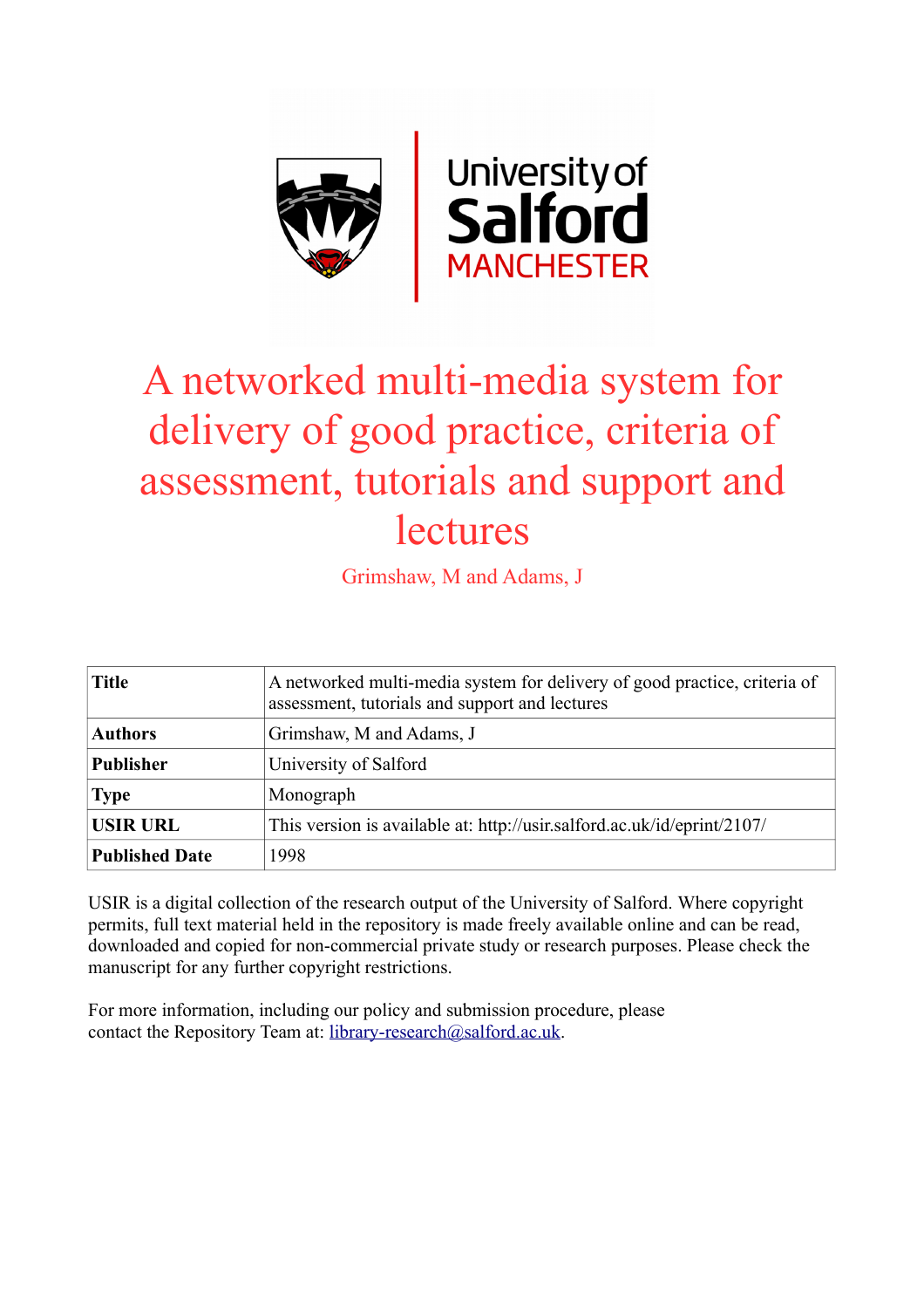## **A Networked Multimedia System**

#### **Mark Grimshaw and John Adams**

This report is a continuation of the previous report dated November 1998 in which the setting up of the project was detailed. Therefore, following the recommendation of the TLQIS panel we present some further evaluation. Some of what follows was originally presented in the November report and is included for the sake of completeness and clarity.

#### **Aims:**

To effectively develop the campus ATM network within the areas of Music and Media to enable an interactive and remote learning environment. Additionally, it is envisaged that students will be encouraged to be self-critical regarding their assessed work by being provided with the means to have a better understanding of what is required of them. This will be encouraged by publication of sample tutor assessments, criteria of assessment and a selfassessment checklist that students can apply before submitting work to tutors.

To provide examples of good practice in a range of Music and Media modules.

To make the departments' assessment strategies transparent to students.

To promote the use of computers in education.

 To encourage the development of computer-literate music and media professionals able to work effectively within the new virtual networked communities.

 To further enhance the global profiles of the Music and Media departments and hence the university.

 To explore programmed learning opportunities for people wishing to access higher education.

## **Developments:**

Part of the fundamental (and unwritten) rationale for the purchase of a web server and accompanying software was to provide students and staff in the two departments with an environment that was unavailable through standard AIS access. This environment gives departmental members access not only to large volume digital storage but also to Internet technologies such as CGI techniques, Perl and C++ programming for the Web and a host of web multimedia technologies such as Real Audio and Video, Director and Shockwave movies etc. that at the time were unavailable within the AIS services and, as far as we are aware, are still unavailable. Implicit in this rationale was the thinking that students and staff should have full use of these facilities including the design of web pages, CGI programming and large capacity file storage. Both departments run modules in various degrees that make explicit use of these technologies while other modules have fringe benefits. Early in 1998, the Faculty of Art & Design Technology 'bought' their way into the project in order to make use of the facilities outlined above; in order to do this, the Faculty provided an extra 64 Megabytes of RAM for the computer and their own 9 Gigabyte hard drive.

Currently there is a total of about 32 Gigabytes of hard disk storage which includes the 2 Gigabyte system drive, the existing 2 Gigabyte Music drive, the 9 Gigabyte Media drive purchased under TLQIS, the 9 Gigabyte Art & Design drive (above) and another 9 Gigabyte drive purchased by the Music Department.

Further developments beyond the original plan include Internet radio broadcasts (WebAir – a student-run Internet Radio station), bitcasting of conferences, use of the technology by postgraduates and web exhibitions which are detailed below.

All departments involved contribute both financial and human resources to the project. For example the Media Department has allocated funds to buy in external expertise to redesign its web site to provide easy access to educational materials.

**Course/Programme Details and Description of Events etc.:**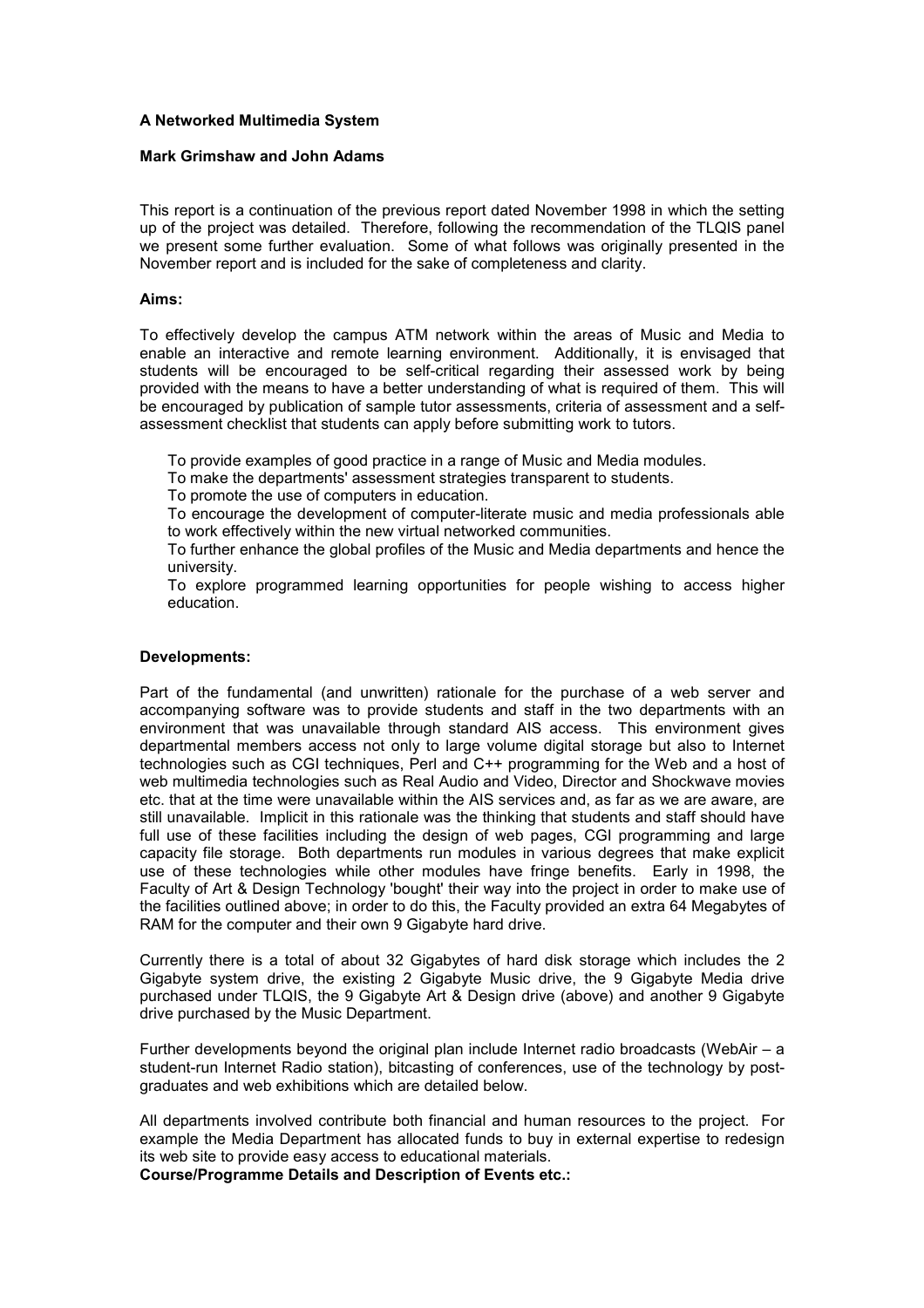## *Currently implemented:*

The items below were fully described in the November report and so are simply listed.

- Music Studio Booking System
- Multiple-choice Tests
- Teaching & Learning (explicit)
- Bitcasting
- Student Guestbook
- National Rock & Heavy Metal Archive
- **Exhibitions**

Additional implementations as detailed in the November report and now on-line:

- The Music and Media Departments student handbooks
- A selection of equipment tutorials
- ComeXos (Composer's Experimental On-Line Suite)

In addition, the following have been implemented:

• Examples of past students audio and written work for the Music Technology & Studio **Production Electives** 

Final level Music Department students taking the elective in Music Technology & Studio Production may now browse a set of past students' work via the web. Included here are Real Audio files, the students' written evaluation of their work, criteria of assessment and assessors comments and marks. All work is presented anonymously and is available only to those accessing the web pages within the University's domain (146.87.\*.\*) or via the University's authorisation proxy server. It is envisaged that this will expand to other subject areas in the near future.

• FTP transfer of audio and video files between the various studios and edit suites

Music and Media students each have a shared directory on the web server with which they can upload and download files between any other networked computer either within the University or remotely. There are four advantages to this: students do not have to buy their own (usually expensive) storage media; it overcomes the problem of restricted file size on most media; departmental funds are not required to equip each workstation with suitable storage devices and it ensures that students are not tied to a single workstation ensuring that queues for a specific machine are avoided.

## Music Technology & Studio Production Assignments

Music students studying Music Technology & Studio Production in whatever level may now browse (and print if they wish) the set assignments. It is envisaged that this will expand to other subject areas in the near future.

#### • Miscellaneous Student Utilities

These include subject bibliographies, useful mathematical formulae and acoustical tabular information.

## **Evaluation:**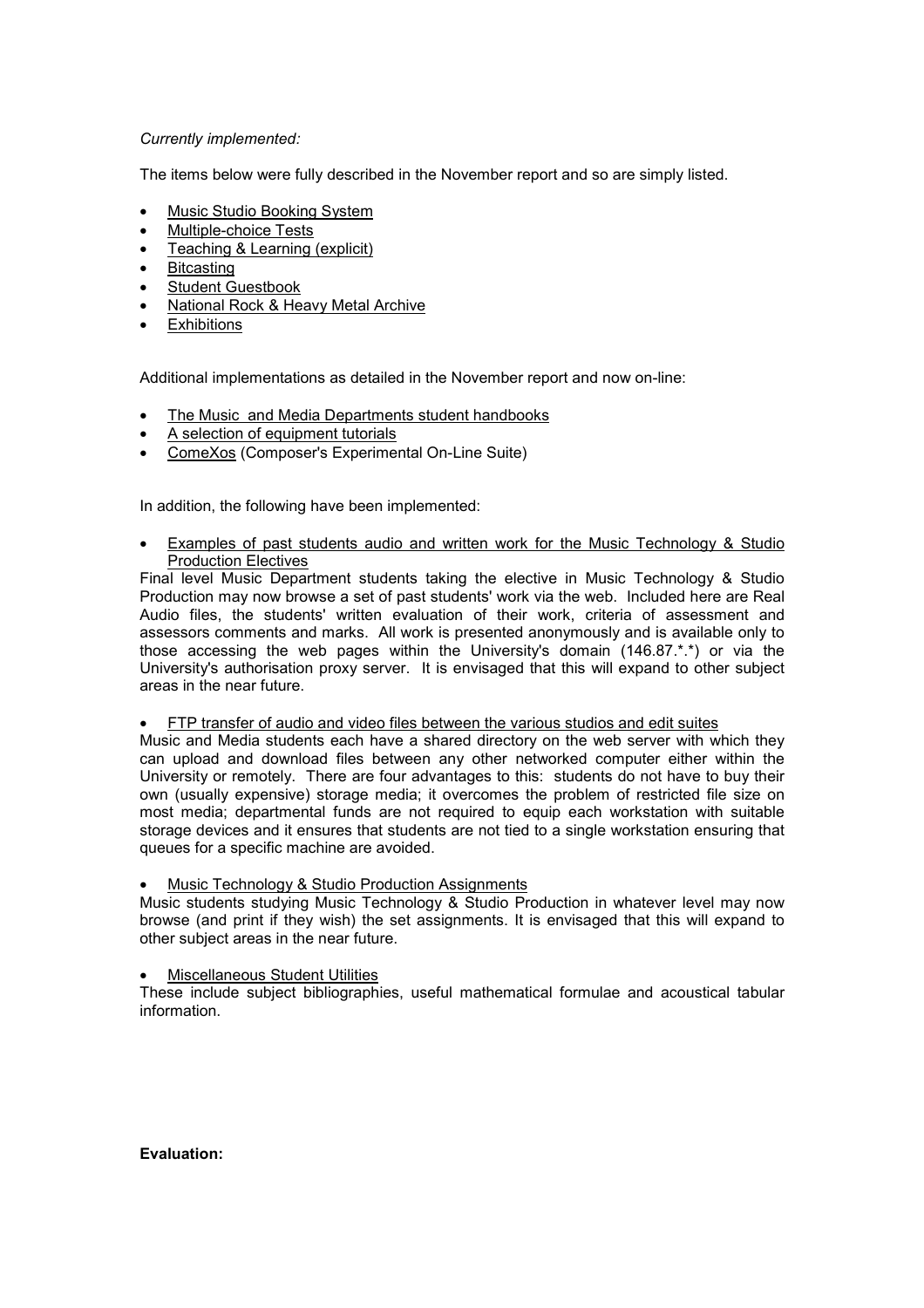At the start of April 1999, all students making use of the web server in whatever fashion received a questionnaire for the purposes of evaluation - copy appended. The response was not 100% but those questionnaires returned were considered for this report.

The students were asked to score the various aspects of the project as follows:

*Student Information on Music Department Web Pages ~* The average score was 4 - positive. Examples of comments include:

*"Yes, it has quite a lot information. One think I am pleased about it the response of MT&SP examples of past years with the Real Audio G2 recordings."* 

*"I have found many parts of the site very useful, particularly the external links page. Also, the audio files containing past students work has been of great help in judging the standard I should be aiming for in my work."* 

*"The site is well structured and possible new students can gain a much better idea of the University through looking at the pages. Quite unique ideas include Audio and Video clips available over the web giving them an excellent representation of what the department does – and what they can achieve."*

*"I really look forward to the better photos for the Big Band."*

#### *Studio Booking ~*

The average score was 3.5 - ambiguous to positive. Examples of comments include:

*"Advantages: - You can book studio time wherever you are (university, back home) - Reduces paper work* 

 *- There is a list of the whole equipment available* 

*Disadvantages: - People who have Internet access from home are luckier to get the studio time that suits them (i.e. the best time to book studio time is after midnight when a new day comes for browsing. If you try to book studios in the morning hours at the university you won't find too much availability)* 

 *- The three hour sessions – Sometimes the are inconvenient."* 

"*Easy to use and effective."* 

*"Advantages: Book anytime, view availability* 

*Disadvantages: Booking period too large means studios are booked busy for weeks, Too many system failures meaning lost bookings e.t.c."*

#### *Music, Audio & Internet Module ~*

The average score was 4.5 - positive to very positive. Examples of comments include:

"*Setting up personal webpages is a unique opportunity to gain skill in web-design."* 

*"Nowadays, University should provide space for students to put up their own web page. Also very important for the students promoting themselves."* 

*Real Audio Internet Radio ~*

The average score was 4 - positive. Examples of comments include:

*"Great opportunity for students to put things to practice! Shame that we don't have fast enough network and enough spare PCs for other students to listen to what's on air."*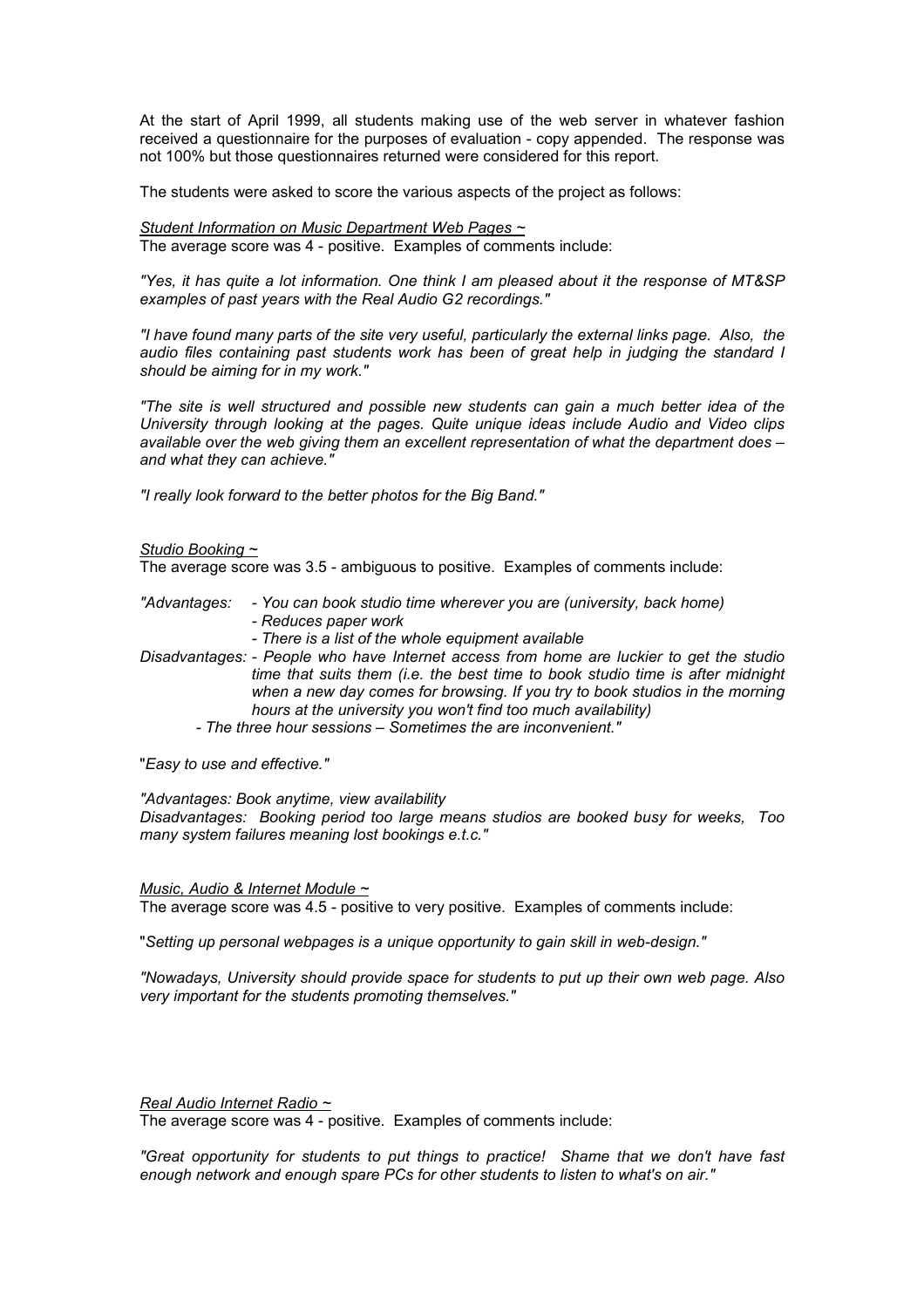*"It is a good experience to learn more about Internet and how the streaming media work."* 

*" I wasn't involved in the production, but listening to the archives while working hard is nice!"* 

*"Absolutely. We broadcast regular Internet Radio slots live and are able to use the server to store our broadcasts, respond to the listeners using Internet Relay Chat and stream live high quality signals directly to the University. Pre-show preparation also uses this server to download the latest news and reviews direct to the Music Departments computers."* 

#### *FTP access ~*

The average score was 4.5 - positive to very positive. Examples of comments include:

*"There is no other way of efficiently transporting large files across the network, and with only 2 P.C's with zip drives in adelphi AIS, the FTP has proved invaluable, and saved me a fortune in magnetic media. Also useful for temporary storage of big audio files."* 

*" This is a very good service. But the Mac in Studio Z hasn't got any FTP program. For example when you are in digital edit suite and you are working with cool edit or waveLab, you can upload the file to the server, then go down to studio Z download it and mix it with the trinity midi sounds. I forgot to mention that studio Z hasn't got any plain wave editing program!"* 

*"Upload fast but download very slow in DigiEdit-Suite"* 

## *General ~*

The average score was 4.5 - positive to very positive. Examples of comments include:

*"I think it has meant that the IT/Internet service provided to Music students has been much more tailored to their needs and wishes - infinitely more so - than standard AIS access would ever have allowed. Generally I think the Music Dept.'s web server is being used very well and beneficially and is pushing forward in this area as a result. Despite a lack of financial support it has proved itself to be an invaluable asset to the department. No doubt students' knowledge in this area has also increased as a result."* 

*"For some more than for others."* 

*"The server is extremely useful for me (particularly with reference to the Internet Radio) and is certainly a benefit to many Music Department students. It has provided them with an opportunity to participate in the new and rapidly expanding world of Internet broadcasting and Real Audio transmission. It has allowed them to develop skills in HTML programming and provides invaluable space for work and projects and as more students learn about the FTP*  facilities, it could become an invaluable tool in overcoming the file transfer problems between *studios. I still think that there is still more potential to be squeezed out of the server. If this was coupled with some more basic training (maybe a short instruction manual/email??) on exactly how to use the server software and what it is capable of would benefit students greatly."* 

*" It is an excellent resource for research and a huge learning opportunity. I now have skills in HTML web page design, which will prove very useful, when I graduate. Having a website for my band on the music department server has been a great opportunity to 'distribute' our music across the world."* 

*"Yes, I believe it has given more opportunities for the student of music and media department."* 

"*I think having the students involved will make us feel the greater sense of belonging. With our own web server, we are more autonomous and have more control. University web pages*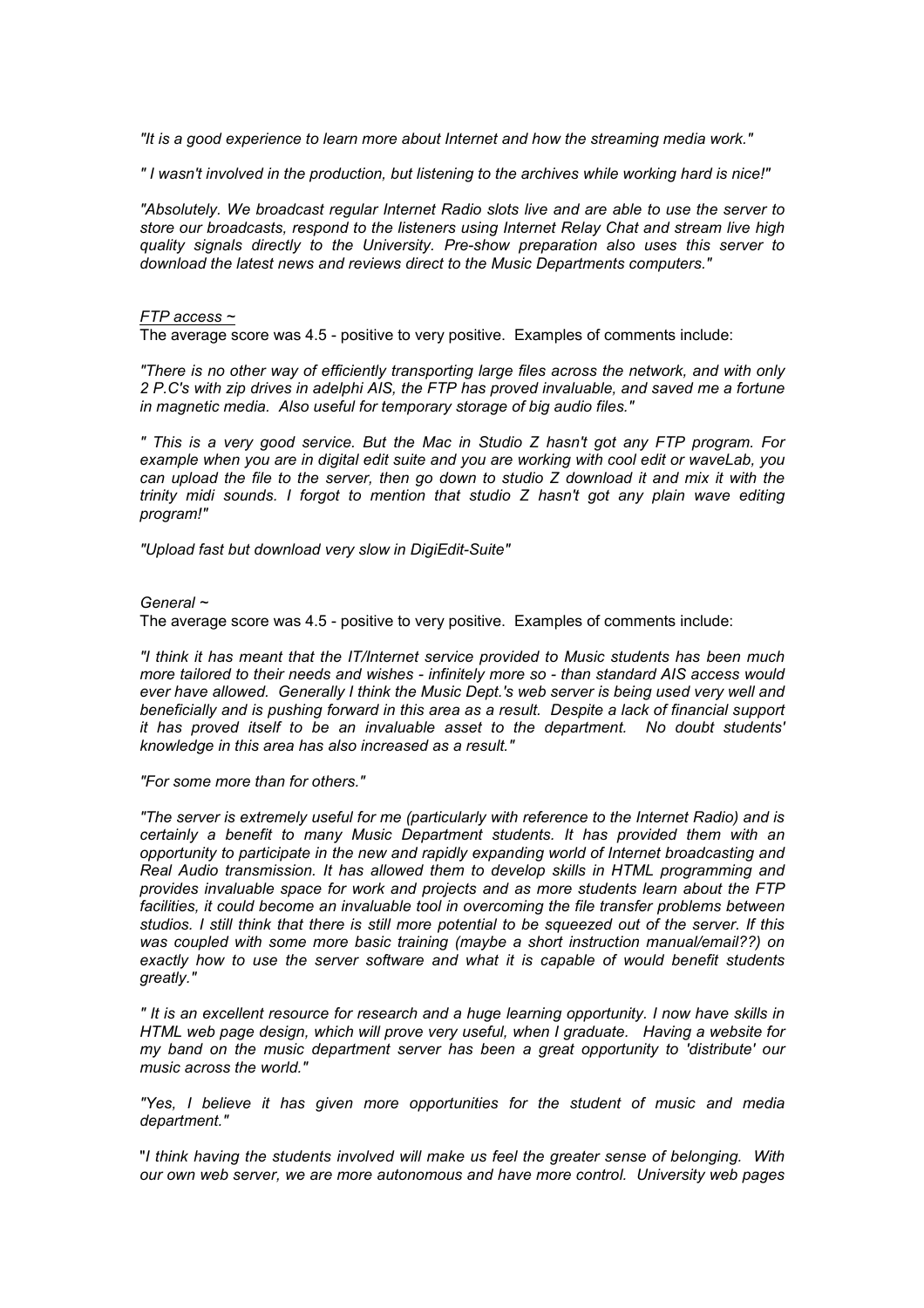*are too official and do not look appealing. I won't recommend my friends to visit the site. I think our web pages are much better though there's still room to improve."* 

#### **Reflection and Conclusion:**

On specific aspects of the web service and following student evaluation, we would like to add the following:

#### *Student Information on Music Department Web Pages ~* This is obviously successful and will be expanded to other subject areas in due course.

#### *Studio Booking System ~*

This previously existed in a paper-based system and involved students queuing outside the studio managers' office at preset times during the week in order to book studios and location recording equipment. This was adjudged for a long time to be inefficient and costly in terms of time both for the students (over 200) and the studio managers. Under the new system, students can now book studios and equipment up to 4 weeks in advance simply by logging into the system at any time and from any computer (both on and off campus) using a standard web browser such as Netscape. This makes a more efficient use of both students' and studio managers' time. The implementation of this system involved detailed discussions with academic staff and studio managers and involved many improvements to the previous system. Transferability was mainly a question of encoding (and improving) the existing practice. Enhancements include student contact details, email lists, tracking of equipment and breakage and the 'Ye Olde Salford Groat System'. This last is an attempt to make the students' experience of booking studios and equipment as equivalent as possible to the 'real world' – previously students booked whatever studio was available and for whatever work they wished, no matter how wasting of other equipment in that studio. All students are allocated a Groat grant according to the degree level they are on, all studios and equipment are costed according to projected usage and inherent cost of the facility and it is up to students to use their Groats wisely over the year. Studio managers have the ability to control 'inflation' by altering the cost of studios according to availability and usage. Making some studios more expensive to hire than others and putting the decision making in the student's hands seems to have led (at this early stage) to a more efficient usage of the equipment contained within studios; no longer, for example, do students book a fully-equipped 48 track recording studio to transfer audio from DAT to cassette as this would be a waste of Groats.

Some students have mentioned possible advantages that access from home might give out of University opening hours. To explain this, the system is set up to increment by day (switching at midnight) and a student accessing from home at, or shortly after that time, could be considered as having an advantage over one who can only access during University hours. The web server access logs show that few log-ins occur at that time compared to the number of students who could. However we will continue to monitor the situation which, if necessary, can be changed to counter this perceived advantage.

There have been some system failures identified by students. Some of these are due to student error, some are due to programming error and some are due to failure of the network at critical points in time. Some of the programming bugs were able to be corrected quickly and when the system is reviewed fully at the end of this academic year, those other errors which can be corrected will be and strategies devised to make the use of the system less susceptible to outside influences.

#### *Music, Audio & Internet Module ~*

An obviously successful aspect of the project. Those students who are able to present a good case for web-based publication of their work or use of Real Audio server are able to do so. It should be noted that Salford is one of the few universities to deny students web space and in this respect we are well behind our sister institutions in the UK and Europe.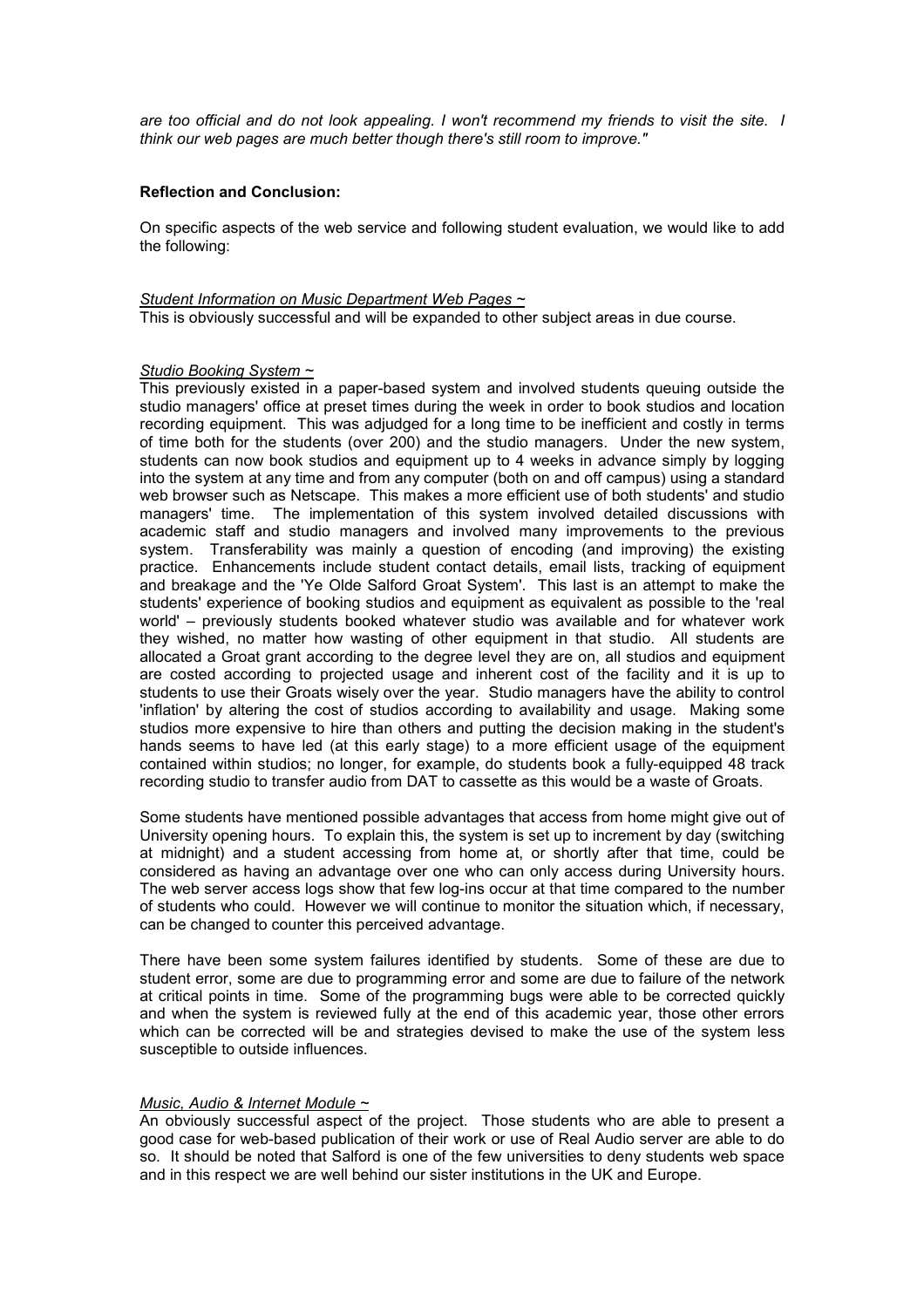#### *Real Audio Internet Radio ~*

Again a successful aspect of the project. In particular, WebAir has attracted a small band of regular listeners around the world some of whom are actually applicants for the School's courses. Further reaction and on-air communication between DJs and global listeners occurs via IRC (Internet Relay Chat - a real-time text based, multi-user communication tool). Contrary to some perceptions in this university, we believe that IRC is a useful tool and should be more widely available. There are plans to expand the service to include TV broadcasts in the near future.

#### *FTP access ~*

Anything which saves the students and departments time and money is bound to be popular and beneficial and this is a case in point. We have investigated the reported slowness of transfer in the Digital Edit suite and have come to the conclusion that the fault is actually within the Adelphi network infrastructure. This has been reported to AIS and we await action.

## *General ~*

The high scoring of this section of the questionnaire leads us to believe that the project has been a success. It should be noted that, due to the nature and number of courses within the departments, not all students have need of access to this sort of facility. For example, not all students study Music Technology & Studio Production and hence will never use the studio booking system. Those who are involved obviously value the service and opportunities provided despite some initial hiccups in the studio booking system.

For our part, we would like to add the following:

The project has developed and diversified into many other projects beyond what was originally envisaged. This is a function of the possibilities offered by web-based technologies and the involvement of other staff members beyond the proposers (for example Art & Design Technology) who have brought to the project their own ideas and experience. On the technical side, maintenance of the web server is almost a full-time job and we have been lucky to have been able to make use of post-graduate students who have had a vested interest in the web server and the necessary knowledge or will to learn. After almost two years of service, the Challenge web server has been used to the extent that it is possibly ready for an upgrade. In addition the usage promises to expand to the point where a more sophisticated machine will be necessary.

Academic staff within the departments have been informed about the projects and the possibilities for their courses (for example, reading lists, assignments, course notes on the web) but most are generally lacking in computer and/or web skills and some previously lacked even computers. The Music Department bought a set of computers for academic staff in October 1998 which includes the software necessary for Internet access and, shortly, we will be undertaking a training schedule designed to guide them through the process of setting up their own web pages for student use. The Media Department, likewise, are in the process of purchasing a similar resource. It is envisaged that the new sub-faculty structure will enable us to more fully integrate the web services offered by the two currently distinct departments.

## **APPENDIX**

## **Faculty Web Server Questionnaire**

#### **Major services offered on the web server:**

• Music Department web pages including student information (assignments, past student examples etc.).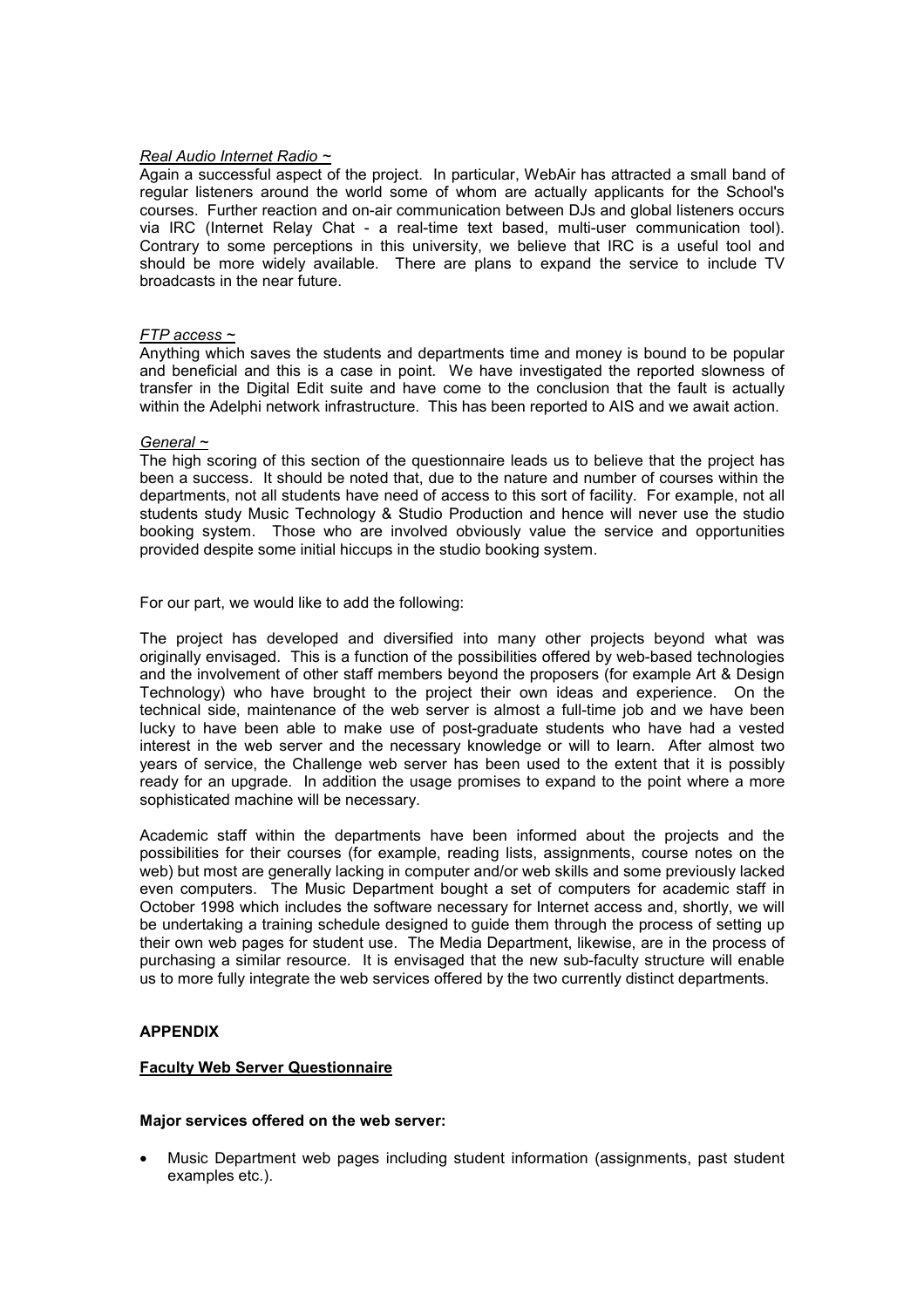- Studio booking system.
- Music, Audio & Internet students' home pages.
- Real Audio Internet Radio.
- Temporary storage and FTP access for transfer of large files.

Not all of you will have used these services. If this is the case, please leave that section blank.

Where you are asked to rank a service, please rank them from 1-5 where **1** represents the lowest and **5** represents the highest grade. As a guide, the ranking system might be (depending on the question):

- 1. extremely negative
- 2. negative
- 3. ambiguous
- 4. positive
- 5. very positive

You are also invited to comment further. These comments might include aspects of the system you particularly like or that have enabled you to do something not previously possible, aspects of the system you do not like or that you would like to see included or improved or reasons for the ranking you have given.

#### **Music Department Web Pages with particular reference to the student information supplied.**

 $\mathcal{L}_\text{max} = \mathcal{L}_\text{max} = \mathcal{L}_\text{max} = \mathcal{L}_\text{max} = \mathcal{L}_\text{max} = \mathcal{L}_\text{max} = \mathcal{L}_\text{max} = \mathcal{L}_\text{max} = \mathcal{L}_\text{max} = \mathcal{L}_\text{max} = \mathcal{L}_\text{max} = \mathcal{L}_\text{max} = \mathcal{L}_\text{max} = \mathcal{L}_\text{max} = \mathcal{L}_\text{max} = \mathcal{L}_\text{max} = \mathcal{L}_\text{max} = \mathcal{L}_\text{max} = \mathcal{$ 

The Music Department web pages provide a wealth of invaluable information (Rank): \_\_\_\_\_

 $\mathcal{L}_\text{max}$  , and the set of the set of the set of the set of the set of the set of the set of the set of the set of the set of the set of the set of the set of the set of the set of the set of the set of the set of the

Comments:

#### **Studio Booking System.**

This system is an improvement over the old paper-based system (Rank):

Comments:

#### **Music, Audio & Internet Module.**

Having access to the Faculty's web server means that I have been able to perform tasks that are not possible with standard AIS access (Rank):

 $\mathcal{L}_\text{max} = \mathcal{L}_\text{max} = \mathcal{L}_\text{max} = \mathcal{L}_\text{max} = \mathcal{L}_\text{max} = \mathcal{L}_\text{max} = \mathcal{L}_\text{max} = \mathcal{L}_\text{max} = \mathcal{L}_\text{max} = \mathcal{L}_\text{max} = \mathcal{L}_\text{max} = \mathcal{L}_\text{max} = \mathcal{L}_\text{max} = \mathcal{L}_\text{max} = \mathcal{L}_\text{max} = \mathcal{L}_\text{max} = \mathcal{L}_\text{max} = \mathcal{L}_\text{max} = \mathcal{$ 

 $\mathcal{L}_\text{max} = \mathcal{L}_\text{max} = \mathcal{L}_\text{max} = \mathcal{L}_\text{max} = \mathcal{L}_\text{max} = \mathcal{L}_\text{max} = \mathcal{L}_\text{max} = \mathcal{L}_\text{max} = \mathcal{L}_\text{max} = \mathcal{L}_\text{max} = \mathcal{L}_\text{max} = \mathcal{L}_\text{max} = \mathcal{L}_\text{max} = \mathcal{L}_\text{max} = \mathcal{L}_\text{max} = \mathcal{L}_\text{max} = \mathcal{L}_\text{max} = \mathcal{L}_\text{max} = \mathcal{$ 

 $\mathcal{L}_\text{max}$  , and the set of the set of the set of the set of the set of the set of the set of the set of the set of the set of the set of the set of the set of the set of the set of the set of the set of the set of the

Comments:

# **Real Audio Internet Radio.**

Involvement in Webair has benefited me (Rank):

Comments: